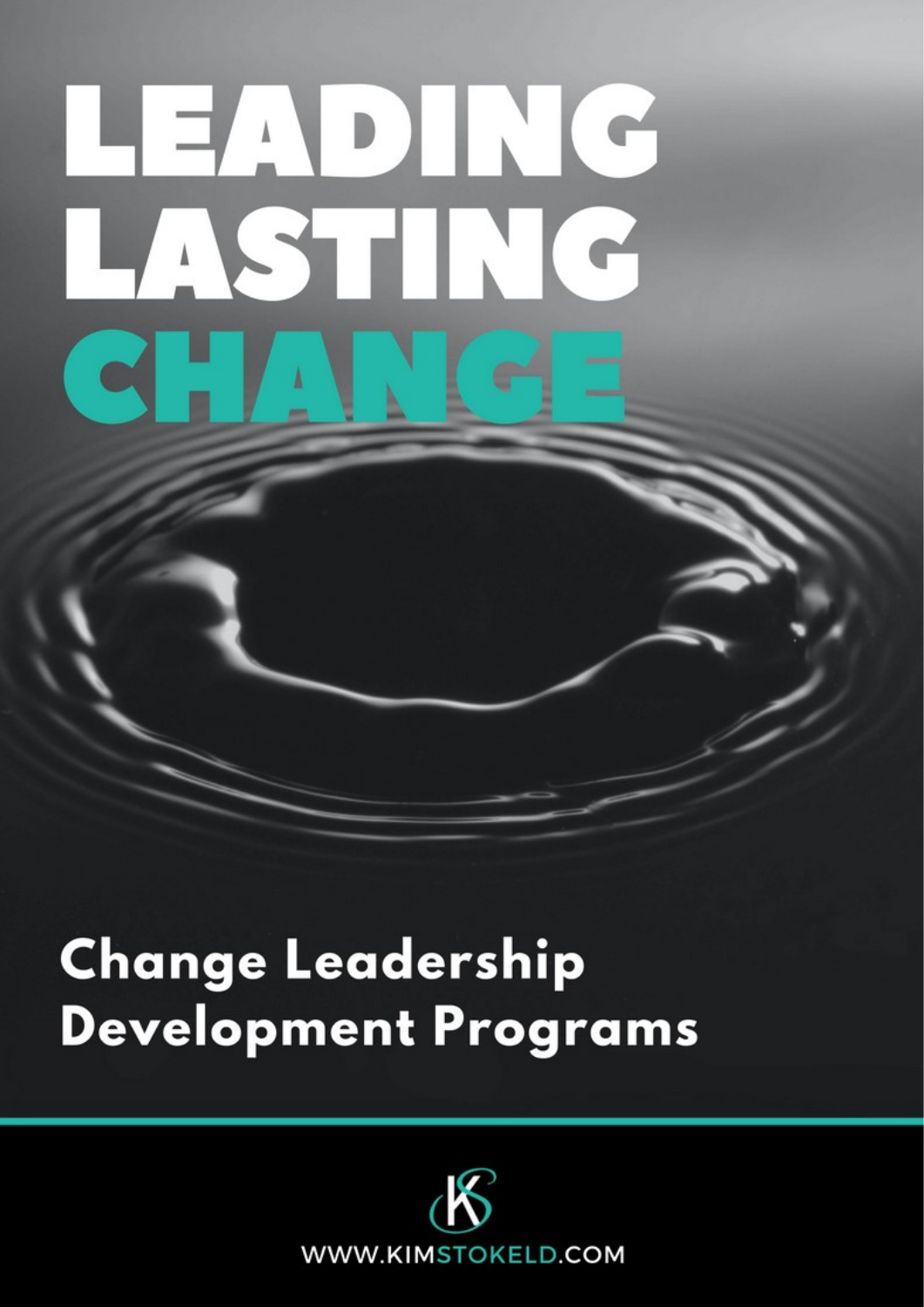# 

*"Change leadership is going to be the big challenge in the future, and the fact that almost nobody is very good at it – well, it's obviously a big deal"* 

John Kotter, Chief Innovation Officer, Kotter International

#### **CHANGE LEADERSHIP IS NOT CHANGE MANAGEMENT**

**Change leadership** is about bringing people together to a cause—building trust, conviction and passion for that cause—and empowering people to contribute so that change lasts.

**Change management** is the framework and tools to structure and communicate change.

#### **CHANGE LEADERSHIP COACHING**

**For change done once, and done right**

- **IS YOUR ORGANISATION FACING CHANGE OR REFORM ?**
- **DO YOU SEE A HISTORY OF CHANGE HAVING NOT WORKED PROPERLY?**
- **ARE YOUR PEOPLE RESISTANT TO CHANGE?**
- **IS YOUR ORGANISATION SUFFERING STAGNATION & NEED TO BECOME AGILE?**
- **DO YOUR LEADERS, MANAGERS & SUPERVISORS KNOW HOW TO LEAD THEIR TEAM THROUGH CHANGE SO THAT PEOPLE ARE ENGAGED & CONTRIBUTING?**

#### **LEADERSHIP FOR LASTING CHANGE**

*Leaders and managers will learn to:*

- Have self-awareness and self-leadership to maximise their own leadership & performance potential.
- Have practical confidence in leading change and leading their teams/people.
- Understand how to communicate the vision (or cause) in way that inspires trust, confidence and passion.
- Inspire and leverage their circle of influence to achieve success in change (and other business/personal goals).
- Understand how to overcome 'change resistance'.
- Engage their people to contribute to change to create sustainable, practical & effective outcomes.



# kimstokeld.com

**E: me@kimstokeld.com M: +61 416 261 336**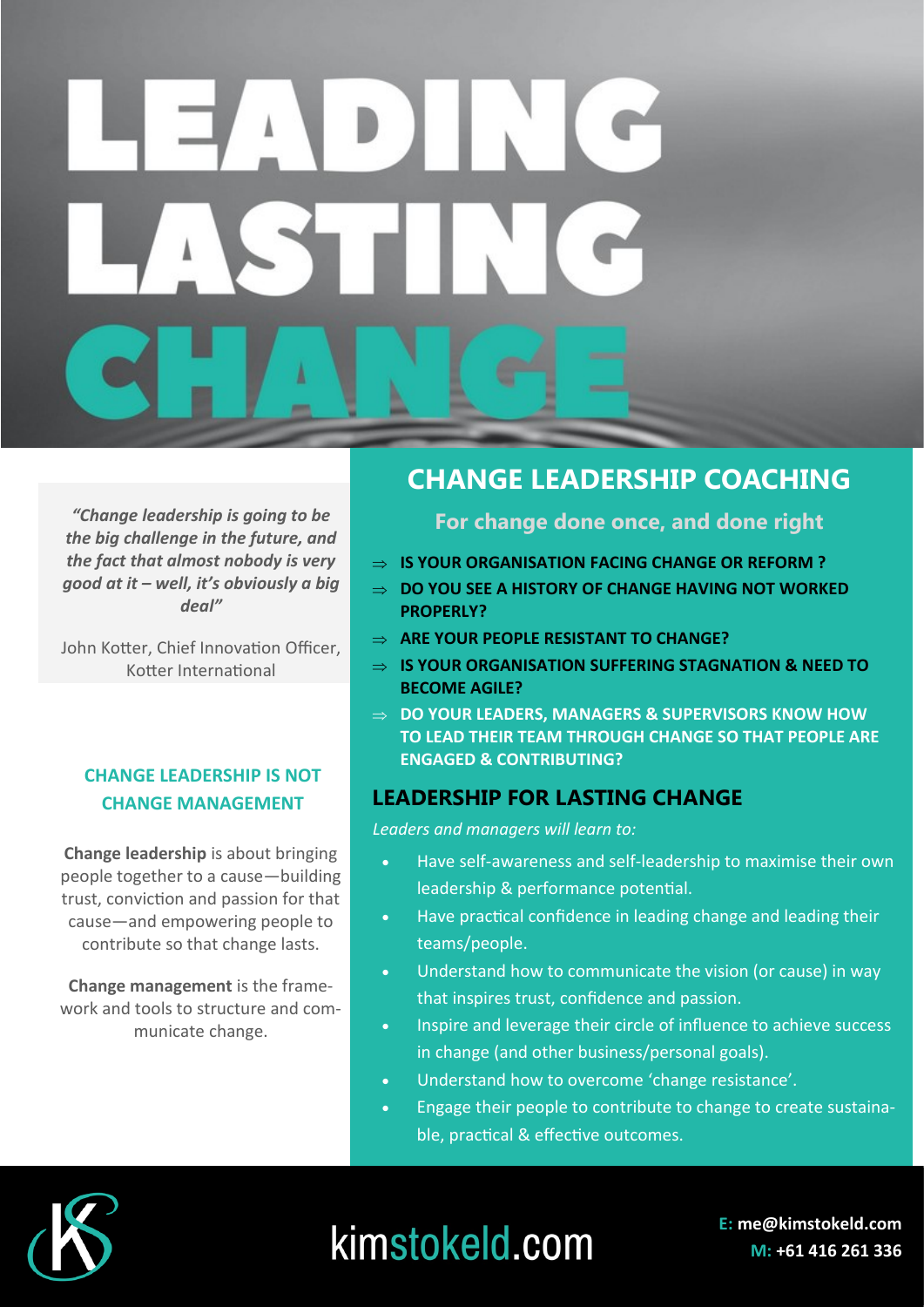#### **THE PROGRAM**

This 3-month corporate program leverages the power of a group coaching environment and typically involves:

1 x day group coaching workshop

• 3 x 1/2 day group coaching sessions **Group Size:** Maximum of 10 attendees

*(Programs can be tailored to suit organisation needs)*

#### **THE APPROACH**

Attendees advantage from an approach that combines informative workshop learning with practical coaching. Sessions:

- Provide comprehensive learning
- Provoke insights
- Promote self-awareness
- Support open dialogue
- Provide practical application
- Facilitate real-time analysis and strategic discussion of real-world scenarios
- Encourage comraderie

#### **INCLUDED:**

- Pre-coaching self-assessment
- 360 degree feedback
- Email support

#### **WHO IS THIS PROGRAM FOR?**

This program is for leaders, managers and aspiring managers who are ready to take responsibility to evolve as influential and functional change leaders.

Change only happens when leaders can leverage engagement and contribution. A committed team will embrace and create change, while an apathetic, resentful team will sabotage change.



**Create leaders who can inspire, drive and create lasting change in your organisation.** 

#### **PROGRAM GOALS**

This program is designed to achieve practical and transformational goals so that clients can:

- Understand the differences between leadership, change leadership and change management
- Identify their own capabilities & gaps as a Leader and a Change Leader
- Have a sound understanding of Emotional State and how this impacts/leverages change and emotional culture
- Learn self-awareness and how to shift their own Emotional State
- Understand the phases of change
- Learn how to shift change resistance
- Understand how to use the CAUSE | CONVICTION | CONTRIBU-TION principles through the layers of change
- Gain skills and confidence as a communicator and influencer
- Understand the ONBOARD principle and become their own believer
- Understand how to embed KAIZEN principles of continuous improvement into team culture.
- Achieve practical confidence in leading change



### kimstokeld.com

**E: me@kimstokeld.com M: +61 416 261 336**